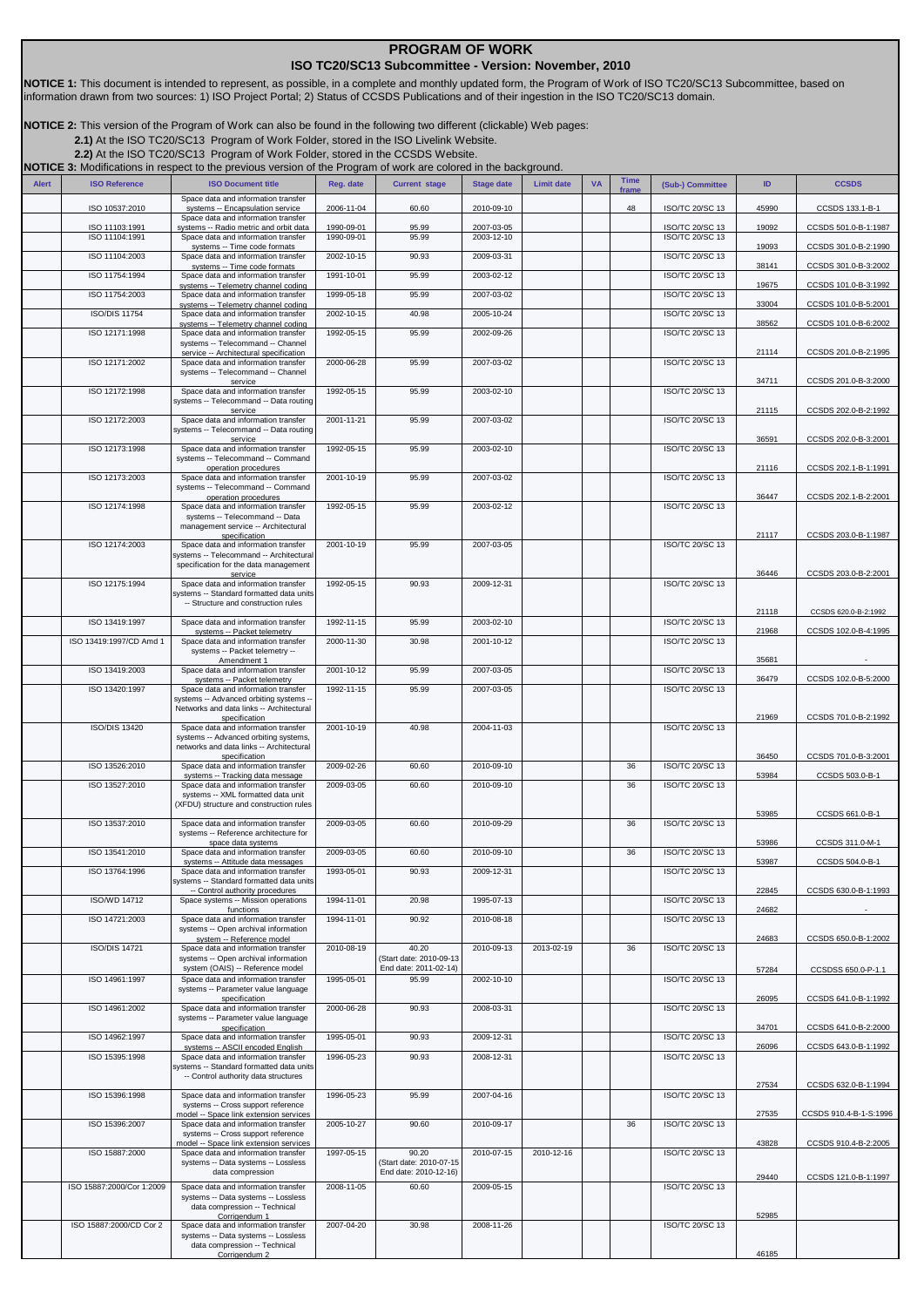|   | ISO 15888:2000            | Space data and information transfer<br>systems -- Standard formatted data units      | 1997-05-15 | 90.20<br>(Start date: 2010-07-15                 | 2010-07-15 | 2010-12-16 |    | ISO/TC 20/SC 13        |       |                         |
|---|---------------------------|--------------------------------------------------------------------------------------|------------|--------------------------------------------------|------------|------------|----|------------------------|-------|-------------------------|
|   | ISO 15889:2000            | -- Referencing environment<br>Space data and information transfer                    | 1997-05-15 | End date: 2010-12-16)<br>95.99                   | 2003-02-10 |            |    | <b>ISO/TC 20/SC 13</b> | 29441 | CCSDS 622.0-B-1:1997    |
|   |                           | systems -- Data description language -<br><b>EAST</b> specification                  |            |                                                  |            |            |    |                        | 29442 | CCSDS 644.0-B-1-S:1997  |
|   | ISO 15889:2000/CD Amd 1   | Space data and information transfer<br>systems -- Data description language -        | 2000-11-30 | 30.98                                            | 2001-10-12 |            |    | ISO/TC 20/SC 13        |       |                         |
|   | ISO 15889:2003            | EAST specification -- Amendment 1<br>Space data and information transfer             | 2001-10-12 | 90.92                                            | 2010-08-31 |            |    | ISO/TC 20/SC 13        | 35682 |                         |
|   |                           | systems -- Data description language -<br><b>EAST</b> specification                  |            |                                                  |            |            |    |                        | 36451 | CCSDS 644.0-B-2-S:2000  |
|   | ISO/NP 15889              | Space data and information transfer<br>systems -- Data description language -        | 2010-08-30 | 10.99                                            | 2010-08-30 | 2012-02-29 | 36 | ISO/TC 20/SC 13        |       |                         |
|   | <b>ISO/DIS 15890</b>      | <b>EAST</b> specification                                                            | 1997-05-15 | 40.98                                            |            |            |    | ISO/TC 20/SC 13        | 57320 |                         |
|   |                           | Space data and information transfer<br>systems -- Advanced orbiting systems,         |            |                                                  | 2001-09-04 |            |    |                        |       |                         |
|   |                           | networks and data links -- Audio, video<br>and still-image communications services   |            |                                                  |            |            |    |                        |       |                         |
|   | ISO 15891:2000            | Space data and information transfer                                                  | 1997-05-15 | 90.20                                            | 2010-07-15 | 2010-12-16 |    | <b>ISO/TC 20/SC 13</b> | 29443 | CCSDS 704.0-B-1-S:1994  |
|   |                           | systems -- Protocol specification for<br>space communications -- Network             |            | (Start date: 2010-07-15<br>End date: 2010-12-16) |            |            |    |                        | 29444 | CCSDS 713.0-B-1:1999    |
|   | ISO 15892:2000            | Space data and information transfer<br>systems -- Protocol specification for         | 1997-05-15 | 90.20<br>(Start date: 2010-07-15                 | 2010-07-15 | 2010-12-16 |    | <b>ISO/TC 20/SC 13</b> |       |                         |
|   | ISO 15893:2000            | space communications -- Security                                                     | 1997-05-15 | End date: 2010-12-16)<br>95.99                   | 2010-09-10 |            |    | ISO/TC 20/SC 13        | 29445 | CCSDS 713.5-B-1:1999    |
|   |                           | Space data and information transfer<br>systems -- Protocol specification for         |            |                                                  |            |            |    |                        |       |                         |
|   | ISO 15893:2010            | space communications -- Transport<br>protocol<br>Space data and information transfer | 2007-03-06 | 60.60                                            | 2010-09-10 |            | 48 | ISO/TC 20/SC 13        | 29446 | CCSDS 714.0-B-1:1999    |
|   |                           | systems -- Space communications                                                      |            |                                                  |            |            |    |                        |       |                         |
|   |                           | protocol specification (SCPS) --<br>Transport protocol (SCPS-TP)                     | 1997-05-15 |                                                  |            |            |    |                        | 45986 | CCSDS 714.0-B-2         |
|   | ISO 15894:2000            | Space data and information transfer<br>systems -- Protocol specification for         |            | 90.20<br>(Start date: 2010-07-15                 | 2010-07-15 | 2010-12-16 |    | ISO/TC 20/SC 13        |       |                         |
|   | ISO/DIS 16363             | space communications -- File protocol<br>Space data and information transfer         | 2010-04-08 | End date: 2010-12-16)<br>40.20                   | 2010-09-21 | 2012-10-08 | 36 | ISO/TC 20/SC 13        | 29447 | CCSDS 717.0-B-1:1999    |
|   |                           | systems - Audit and certification of<br>trustworthy digital repositories             |            | (Start date: 2010-09-21<br>End date: 2011-02-22) |            |            |    |                        |       |                         |
|   | ISO 17355:2003            | Space data and information transfer                                                  | 1999-05-18 | 95.99                                            | 2004-05-18 |            |    | <b>ISO/TC 20/SC 13</b> | 56510 | CCSDS 652.0-R-1         |
|   |                           | systems -- CCSDS file delivery protocol                                              |            |                                                  |            |            |    |                        | 33005 | CCSDS 727.0-B-1 S:2002  |
|   | ISO 17355:2004            | Space data and information transfer<br>systems -- CCSDS file delivery protocol       | 2002-10-15 | 95.99                                            | 2007-05-07 |            |    | ISO/TC 20/SC 13        |       |                         |
|   | ISO 17355:2007            | Space data and information transfer                                                  | 2005-10-27 | 90.92                                            | 2007-08-10 |            | 36 | ISO/TC 20/SC 13        | 38593 |                         |
|   |                           | systems -- CCSDS file delivery protocol                                              |            |                                                  |            |            |    |                        | 43829 | CCSDS 727.0-B-3 S: 2005 |
| D | ISO/CD 17355              | Space data and information transfer<br>systems -- CCSDS file delivery protocol       | 2007-08-10 | 30.98                                            | 2010-03-05 |            | 48 | ISO/TC 20/SC 13        |       |                         |
|   | ISO 17433:2001            | Space data and information transfer                                                  | 1998-06-30 | 95.99                                            | 2003-02-11 |            |    | ISO/TC 20/SC 13        | 50246 | CCSDS 727.0-B-4: 2007   |
|   | ISO 17433:2003            | systems -- Packet telemetry services<br>Space data and information transfer          | 2001-10-19 | 95.99                                            | 2007-03-05 |            |    | ISO/TC 20/SC 13        | 28460 | CCSDS 103.0-B-1 S:1996  |
|   | ISO 20652:2006            | systems -- Packet telemetry services<br>Space data and information transfer          | 2003-04-10 | 90.93                                            | 2009-06-30 |            |    | ISO/TC 20/SC 13        | 36448 | CCSDS 103.0-B-2 S:2001  |
|   |                           | systems -- Producer-archive interface -<br>Methodology abstract standard             |            |                                                  |            |            |    |                        | 39577 | CCSDS 651.0-M-1:2004    |
|   | ISO 21459:2006            | Space data and information transfer<br>systems -- Proximity-1 space link             | 2004-01-09 | 90.93                                            | 2009-12-31 |            | 48 | ISO/TC 20/SC 13        |       |                         |
|   |                           | protocol -- Coding and synchronization<br>sublayer                                   |            |                                                  |            |            |    |                        | 40247 | CCSDS 211.2-B-1:2003    |
|   | ISO 21460:2006            | Space data and information transfer<br>systems -- Proximity-1 space link             | 2004-01-09 | 95.99                                            | 2007-10-10 |            | 48 | <b>ISO/TC 20/SC 13</b> |       |                         |
|   | ISO 21460:2007            | protocol -- Physical layer<br>Space data and information transfer                    | 2006-09-12 | 90.20                                            | 2010-10-15 | 2011-03-16 | 36 | ISO/TC 20/SC 13        | 40248 | CCSDS 211.1-B-1         |
|   |                           | systems -- Proximity-1 space link<br>protocol -- Physical layer                      |            | (Start date: 2010-10-15<br>End date: 2011-03-16) |            |            |    |                        | 44999 | CCSDS 211.1-B-3         |
|   | ISO 21961:2003            | Space data and information transfer<br>systems -- Data entity dictionary             | 2001-06-29 | 90.93                                            | 2008-06-30 |            |    | ISO/TC 20/SC 13        |       |                         |
|   |                           | specification language (DEDSL) --<br>Abstract syntax                                 |            |                                                  |            |            |    |                        | 36036 | CCSDS 647.1-B-1:2001    |
|   | ISO 21962:2003            | Space data and information transfer<br>systems -- Data entity dictionary             | 2001-06-29 | 90.93                                            | 2008-06-30 |            |    | ISO/TC 20/SC 13        |       |                         |
|   |                           | specification language (DEDSL) -- PVL<br>syntax                                      |            |                                                  |            |            |    |                        | 36037 | CCSDS 647.2-B-1:2001    |
|   | ISO 22641:2005            | Space data and information transfer<br>systems -- TM (telemetry)                     | 2001-10-12 | 90.93                                            | 2008-12-31 |            |    | ISO/TC 20/SC 13        |       |                         |
|   | ISO 22642:2005            | synchronization and channel coding<br>Space data and information transfer            | 2001-10-12 | 90.93                                            | 2008-12-31 |            |    | ISO/TC 20/SC 13        | 36375 | CCSDS 131.0-B-1:2003    |
|   |                           | systems -- TC (telecommand)<br>synchronization and channel coding                    |            |                                                  |            |            |    |                        | 36376 | CCSDS 231.0-B-1:2003    |
|   | ISO 22642:2005/Cor 1:2007 | Space data and information transfer<br>systems -- TC (telecommand)                   | 2007-08-21 | 60.60                                            | 2007-10-03 |            |    | ISO/TC 20/SC 13        |       |                         |
|   |                           | synchronization and channel coding --<br><b>Technical Corrigendum 1</b>              |            |                                                  |            |            |    |                        | 50342 |                         |
|   | ISO 22643:2003            | Space data and information transfer<br>systems -- Data entity dictionary             | 2001-07-20 | 90.93                                            | 2009-04-01 |            |    | ISO/TC 20/SC 13        |       |                         |
|   |                           | specification language (DEDSL) --<br>XML/DTD Syntax                                  |            |                                                  |            |            |    |                        | 36377 | CCSDS 647.3-B-1:2002    |
|   | ISO/CD 22644              | Space data and information transfer<br>systems -- Orbit data messages                | 2001-10-12 | 30.98                                            | 2004-11-03 |            |    | ISO/TC 20/SC 13        | 36379 |                         |
|   | ISO 22644:2006            | Space data and information transfer<br>systems -- Orbit data messages                | 2005-05-19 | 90.92                                            | 2008-05-07 |            | 36 | ISO/TC 20/SC 13        | 42722 | CCSDS 502.0-B-1         |
|   | ISO 22645:2005            | Space data and information transfer<br>systems -- TM (telemetry) space data          | 2001-10-12 | 90.93                                            | 2008-12-31 |            |    | ISO/TC 20/SC 13        |       |                         |
|   | ISO 22646:2005            | link protocol<br>Space data and information transfer                                 | 2001-10-12 | 90.93                                            | 2008-12-31 |            |    | ISO/TC 20/SC 13        | 36380 | CCSDS 132.0-B-1:2003    |
|   | ISO 22647:2006            | systems -- Space packet protocol<br>Space data and information transfer              | 2001-10-12 | 95.99                                            | 2010-09-10 |            |    | ISO/TC 20/SC 13        | 36381 | CCSDS 133.0-B-1:2003    |
|   | ISO 22647:2010            | systems -- Space link identifiers<br>Space data and information transfer             | 2007-03-14 | 60.60                                            | 2010-09-10 |            | 48 | ISO/TC 20/SC 13        | 36383 | CCSDS 135.0-B-1:2002    |
|   | ISO 22663:2006            | systems -- Space link identifiers<br>Space data and information transfer             | 2001-10-12 | 95.99                                            | 2007-10-10 |            |    | ISO/TC 20/SC 13        | 45987 | CCSDS 135.0-B-3         |
|   |                           | systems -- Proximity-1 space link<br>protocol -- Data link layer                     |            |                                                  |            |            |    |                        | 36386 | CCSDS 211.0-B-3:2004    |
|   | ISO 22663:2007            | Space data and information transfer<br>systems -- Proximity-1 space link             | 2006-09-12 | 90.20<br>(Start date: 2010-10-15                 | 2010-10-15 | 2011-03-16 | 36 | ISO/TC 20/SC 13        |       |                         |
|   |                           | protocol -- Data link layer                                                          |            | End date: 2011-03-16)                            |            |            |    |                        | 45000 | CCSDS 211.0-B-4         |
|   | ISO 22664:2005            | Space data and information transfer<br>systems -- TC (telecommand) space             | 2001-10-12 | 90.93                                            | 2008-12-31 |            |    | ISO/TC 20/SC 13        |       |                         |
|   | ISO 22666:2005            | data link protocol<br>Space data and information transfer                            | 2001-10-12 | 95.99                                            | 2007-08-15 |            |    | ISO/TC 20/SC 13        | 36389 | CCSDS 232.0-B-1:2003    |
|   |                           | systems -- AOS (advanced orbiting<br>systems) space data link protocol               |            |                                                  |            |            |    |                        | 36391 | CCSDS 732.0-B-1:2003    |
|   | ISO 22666:2007            | Space data and information transfer<br>systems -- AOS (advanced orbiting             | 2006-06-23 | 90.20<br>(Start date: 2010-07-15                 | 2010-07-15 | 2010-12-16 | 36 | ISO/TC 20/SC 13        |       |                         |
|   | ISO 22667:2005            | systems) space data link protocol<br>Space data and information transfer             | 2001-10-12 | End date: 2010-12-16)<br>90.93                   | 2008-12-31 |            |    | ISO/TC 20/SC 13        | 44866 | CCSDS 732.0-B-2         |
|   |                           | systems -- Communication operations<br>Procedure-1                                   |            |                                                  |            |            |    |                        | 36392 | CCSDS 232.1-B-1:2003    |
|   | ISO/WD 22668              | Space data and information transfer<br>systems -- Space link extension (SLE) -       | 2001-10-12 | 20.98                                            | 2003-11-07 |            |    | ISO/TC 20/SC 13        |       |                         |
|   |                           | Service management specification                                                     |            |                                                  |            |            |    |                        | 36393 |                         |